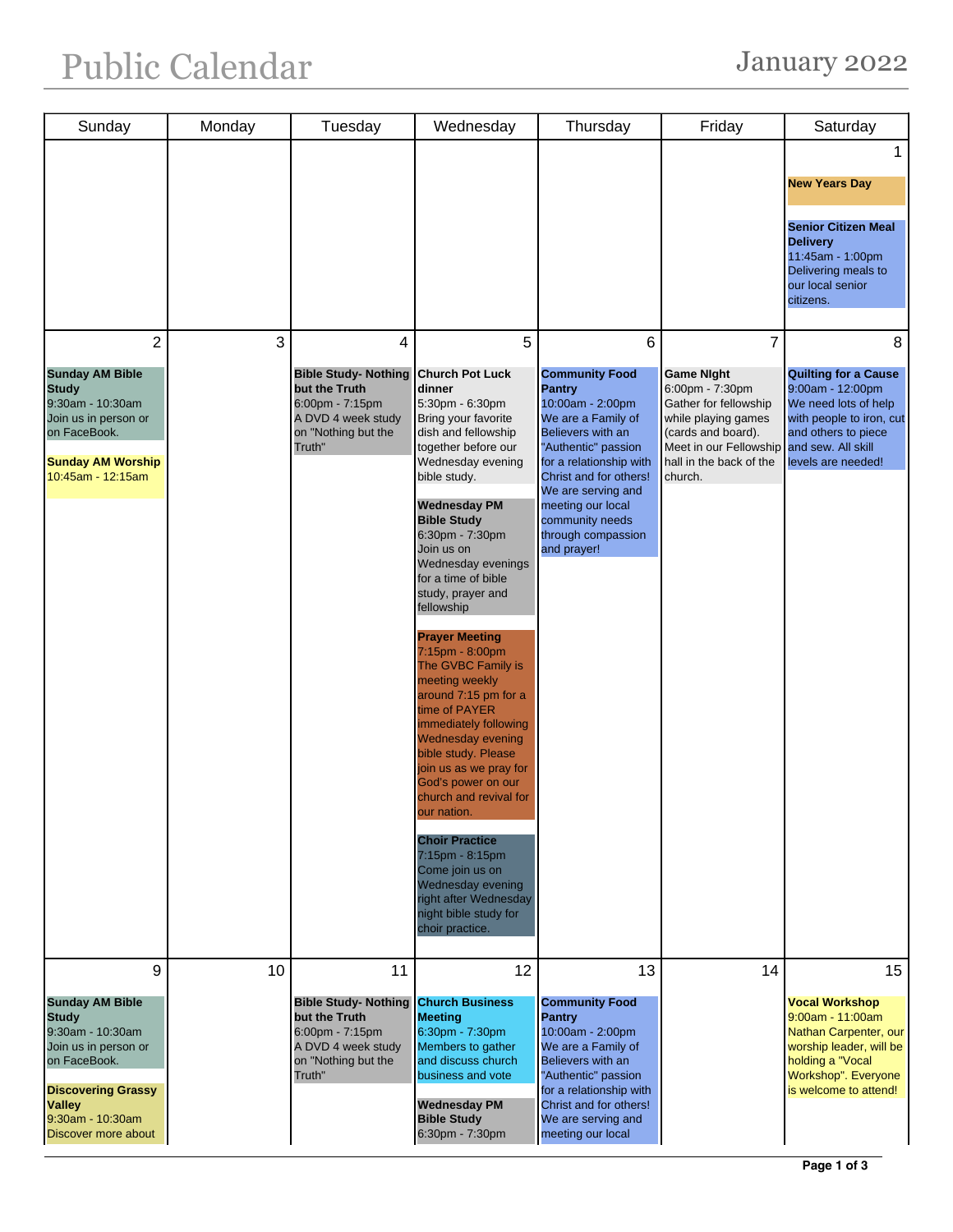| GVBC in this 4 week<br>class.<br><b>Sunday AM Worship</b><br>10:45am - 12:15am                                                                                                                                                                                                                                                                                                                                                                                                                           |    |                                                                                                                              | Join us on<br>Wednesday evenings<br>for a time of bible<br>study, prayer and<br>fellowship<br><b>Prayer Meeting</b><br>7:15pm - 8:00pm<br>The GVBC Family is<br>meeting weekly<br>around 7:15 pm for a<br>time of PAYER<br>immediately following<br><b>Wednesday evening</b><br>bible study. Please<br>join us as we pray for<br>God's power on our<br>church and revival for<br>our nation.<br><b>Choir Practice</b><br>7:15pm - 8:15pm<br>Come join us on<br>Wednesday evening<br>right after Wednesday<br>night bible study for<br>choir practice.                                                                       | community needs<br>through compassion<br>and prayer!                                                                                                                                                                                                                                       |    |                                                                                                                                                              |
|----------------------------------------------------------------------------------------------------------------------------------------------------------------------------------------------------------------------------------------------------------------------------------------------------------------------------------------------------------------------------------------------------------------------------------------------------------------------------------------------------------|----|------------------------------------------------------------------------------------------------------------------------------|-----------------------------------------------------------------------------------------------------------------------------------------------------------------------------------------------------------------------------------------------------------------------------------------------------------------------------------------------------------------------------------------------------------------------------------------------------------------------------------------------------------------------------------------------------------------------------------------------------------------------------|--------------------------------------------------------------------------------------------------------------------------------------------------------------------------------------------------------------------------------------------------------------------------------------------|----|--------------------------------------------------------------------------------------------------------------------------------------------------------------|
| 16<br><b>Sunday AM Bible</b><br><b>Study</b><br>9:30am - 10:30am<br>Join us in person or<br>on FaceBook.<br><b>Discovering Grassy</b><br><b>Valley</b><br>9:30am - 10:30am<br>Discover more about<br><b>GVBC</b> in this 4 week<br>class.<br><b>Sunday AM Worship</b><br>10:45am - 12:15am<br><b>Children Ministry</b><br><b>Meeting</b><br>12:00pm - 1:00pm<br>Come if you are<br>interested in serving in<br>Children's ministry or<br>just want to find out<br>more about it.<br>Everyone is welcome! | 17 | 18<br><b>Bible Study-Nothing</b><br>but the Truth<br>6:00pm - 7:15pm<br>A DVD 4 week study<br>on "Nothing but the<br>Truth"  | 19<br><b>Wednesday PM</b><br><b>Bible Study</b><br>6:30pm - 7:30pm<br>Join us on<br>Wednesday evenings<br>for a time of bible<br>study, prayer and<br>fellowship<br><b>Prayer Meeting</b><br>7:15pm - 8:00pm<br>The GVBC Family is<br>meeting weekly<br>around 7:15 pm for a<br>time of PAYER<br>immediately following<br><b>Wednesday evening</b><br>bible study. Please<br>join us as we pray for<br>God's power on our<br>church and revival for<br>our nation.<br><b>Choir Practice</b><br>7:15pm - 8:15pm<br>Come join us on<br>Wednesday evening<br>right after Wednesday<br>night bible study for<br>choir practice. | 20<br><b>Community Food</b><br><b>Pantry</b><br>10:00am - 2:00pm<br>We are a Family of<br>Believers with an<br>"Authentic" passion<br>for a relationship with<br>Christ and for others!<br>We are serving and<br>meeting our local<br>community needs<br>through compassion<br>and prayer! | 21 | 22                                                                                                                                                           |
| 23<br><b>Sunday AM Bible</b><br><b>Study</b><br>9:30am - 10:30am<br>Join us in person or<br>on FaceBook.<br><b>Discovering Grassy</b><br><b>Valley</b><br>9:30am - 10:30am<br>Discover more about                                                                                                                                                                                                                                                                                                        | 24 | 25<br><b>Bible Study- Nothing</b><br>but the Truth<br>6:00pm - 7:15pm<br>A DVD 4 week study<br>on "Nothing but the<br>Truth" | 26<br>Wednesday PM<br><b>Bible Study</b><br>6:30pm - 7:30pm<br>Join us on<br>Wednesday evenings<br>for a time of bible<br>study, prayer and<br>fellowship<br><b>Prayer Meeting</b>                                                                                                                                                                                                                                                                                                                                                                                                                                          | 27<br><b>Community Food</b><br><b>Pantry</b><br>10:00am - 2:00pm<br>We are a Family of<br>Believers with an<br>"Authentic" passion<br>for a relationship with<br>Christ and for others!<br>We are serving and<br>meeting our local                                                         | 28 | 29<br><b>Mens Breakfast</b><br>8:00am - 9:30am<br>Men's breakfast will<br>meet at Don Delphi's<br>in Farragut. Is located<br>by the High School<br>entrance. |